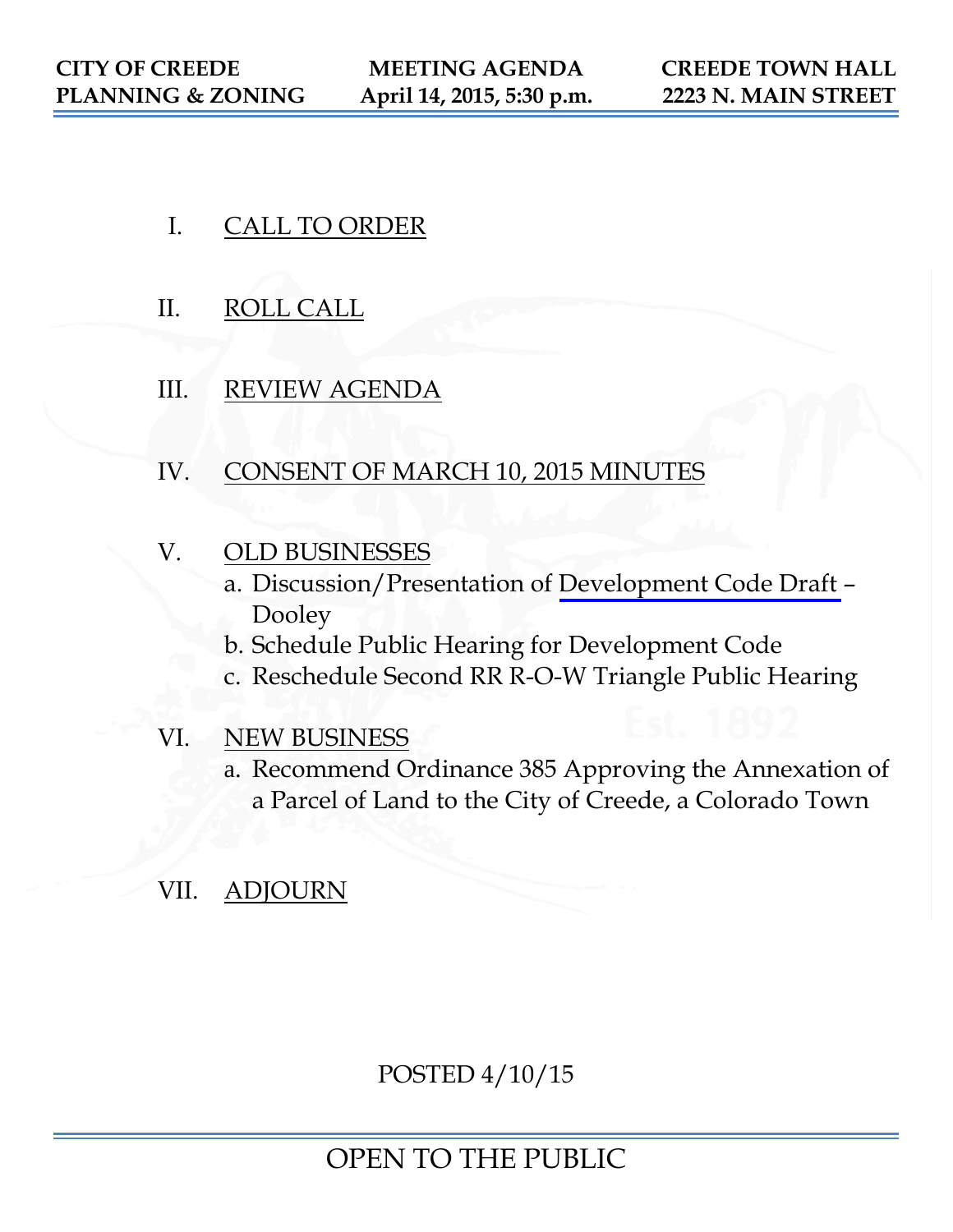### **PLANNING & ZONING COMMISSION CITY OF CREEDE, COLORADO – A TOWN March 10, 2015**

#### REGULAR MEETING

The Planning and Zoning Commission of the City of Creede – a Town, County of Mineral, State of Colorado, met in the Creede Town Hall at the hour of 5:30 p.m. There being present at the call of the roll the following persons:

| <b>COMMISSIONERS PRESENT:</b> | Rex Sheppard, Kay Wyley, Eric Grossman, Lauri Jordan |
|-------------------------------|------------------------------------------------------|
| <b>COMMISSIONERS ABSENT:</b>  | Frank Freer                                          |

Commissioner Jordan, presiding, declared a quorum present: Those members of staff also present were as follows: Clyde Dooley, Town Manager

Randi Snead, Town Clerk/Treasurer

#### AGENDA

Commissioner Wyley moved and Commissioner Shepperd seconded to approve the agenda as presented. The vote was unanimous. Commission Chair Jordan declared the motion carried.

#### CONSENT OF JANUARY 13 & FEBRUARY 10, 2015 MINUTES

A correction was made to the January 13, 2015 minutes. Commissioner Wyley moved and Commissioner Shepperd seconded to approve the January 13, 2015 minutes as amended. The vote was unanimous. Commission Chair Jordan declared the motion carried. Commissioner Wyley moved and Commissioner Grossman seconded to approve the February 10, 2015 minutes as presented. The vote was unanimous. Commission Chair Jordan declared the motion carried.

#### OLD BUSINESS

#### DISCUSS RR R-O-W TRIANGLE – REVISED DRAWING

The new drawings for the R-O-W Triangle were discussed. The commission agreed that more attention needed to be given to irrigation given the public concern at the first public hearing.

#### SCHEDULE SECOND RR R-O-W TRIANGLE PUBLIC HEARING

Commissioner Grossman moved and Commissioner Shepperd seconded to schedule two additional public hearings on the R-O-W Triangle on April 4, 2015 and October 13, 2015. The vote was unanimous. Commission Chair Jordan declared the motion carried.

#### MCFA/LAGOON ANNEXATION UPDATE

Manager Dooley is waiting for an annexation survey from the applicant at which point an annexation agreement can be drafted.

#### NEW BUSINESS

#### STOBBE PROPERTY CLARIFICATION

Manager Dooley reported that, due to accurate record keeping by the owner, a title search, and a survey, this property clarification may be able to be completed administratively.

## DIRECT PZC TO RECOMMEND AVAILABLE AND UNAVAILABLE RETAIL MARIJUANA LOCATIONS BASED ON FEDERAL LIMITATIONS, TO RECOMMEND APPROPRIATE ZONES TO ALLOW RETAIL MARIJUANA ACCORDING TO COMPREHENSIVE PLAN & FUTURE VISION, TO COMBINE FEDERAL LIMITATION LOCATIONS AND ZONING LOCATIONS AND SUBMIT TO BOT FOR CONSIDERATION

The Board of Trustees direction was discussed at length and material was distributed. The conversation will be continued at the regular May meeting.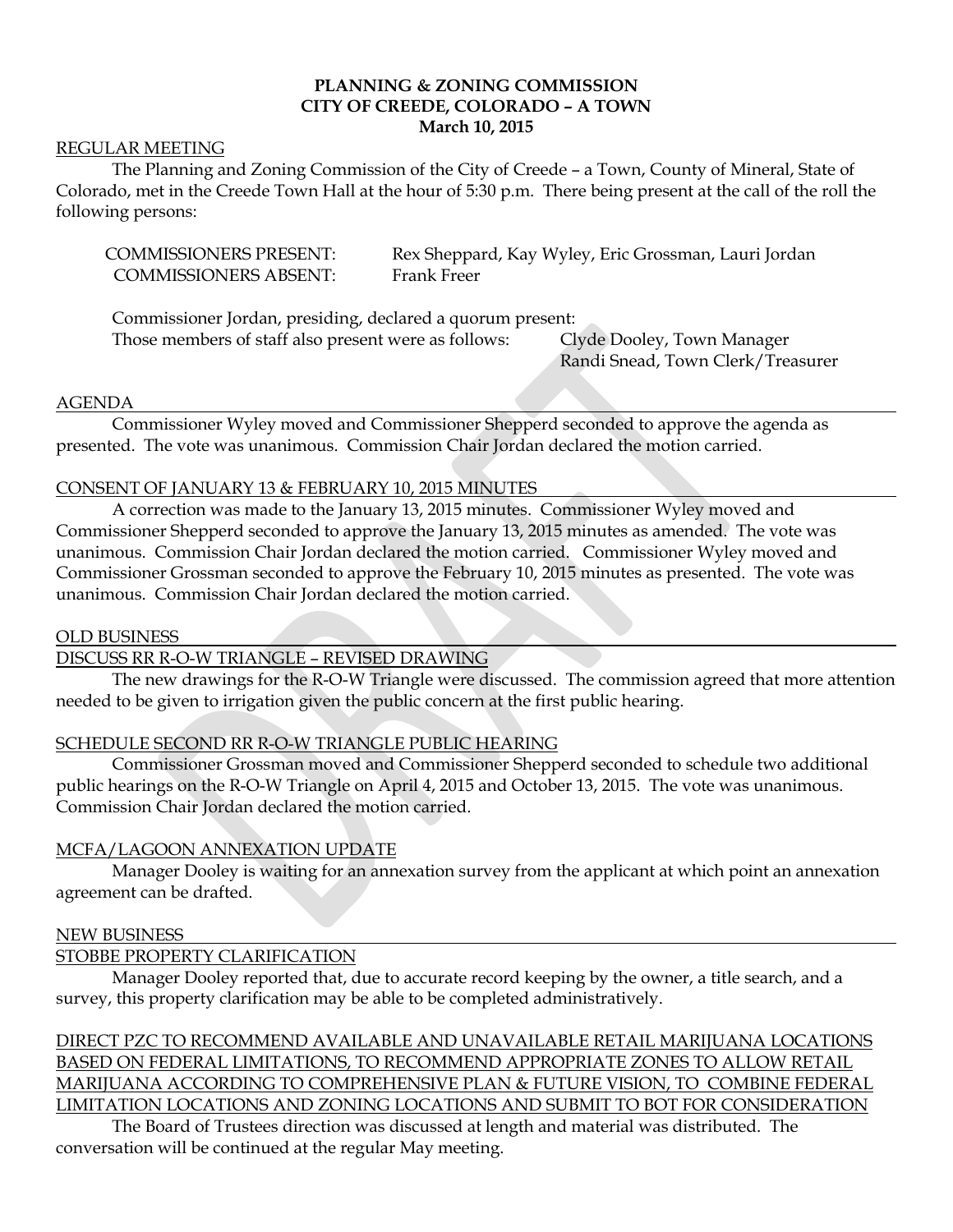#### ADJOURN

There being no further business to come before the Planning and Zoning Commission at this time, Commissioner Grossman moved and Commissioner Wyley seconded that the meeting be adjourned at 6:09 p.m. The vote was unanimous. Commission Chair Jordan declared the motion carried.

Respectfully submitted:

\_\_\_/*Randi Snead/*\_\_\_\_\_\_\_\_\_\_\_\_\_\_\_\_\_\_\_\_\_ Randi Snead City Clerk/Treasurer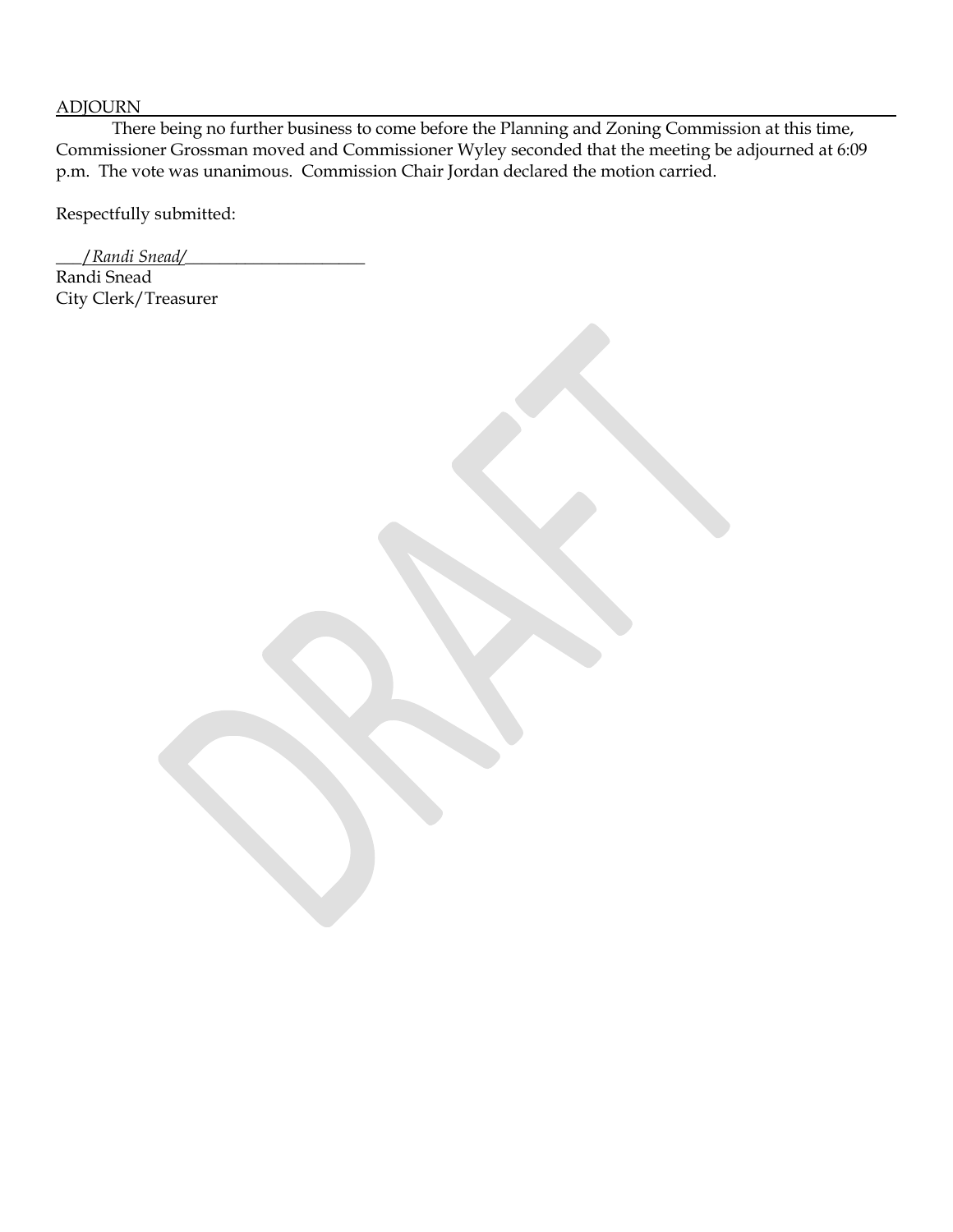

# **M EMORANDUM**

| TO:   | Honorable Mayor Grossman, Board of Trustees and Planning Commission members |
|-------|-----------------------------------------------------------------------------|
| FROM: | Eric Heil, Esq., A.I.C.P.                                                   |
| RE:   | <b>Draft Creede Development Code</b>                                        |
| DATE: | <b>April 7, 2015</b>                                                        |

**Summary:** Attached is a draft Creede Development Code ("CDC") which would replace the current Creede Land Use Code and other regulations concerning land use regulations and Planning Commission authority and procedures. The CDC is prepared to be incorporated into the Creede Municipal Code as Chapter 9. The primary goal of the proposed CDC is to locate all regulations regarding land use, zoning, subdivision and development into one chapter. This memorandum provides a brief overview of the major changes from the previous Creede Land Use Code and Creede Municipal Code. There are footnotes throughout the document which state where language is the same as the existing Creede Land Use Code, has been changed, or raises issues for consideration.

In the footnotes, the following acronyms are used:

- CLUC stands for the Creede Land Use Code.
- CMLC stands for Colorado Model Land Use Code.
- CMC stands for Creede Municipal Code.

The Creede Development Code is based on a comprehensive development code used by other communities and follows the format used by Clarion Associates, a nationally recognized code drafting consulting firm. Many provisions of the Colorado Model Land Use Code currently adopted by the in Creede's land use code were carried through to this Development Code. The City of Westcliffe's land use code was also used as an example.

**Adoption Process:** The minimum process required for adoption of the Creede Development Code will require the Planning and Zoning Commission to conduct a public hearing with 15 days prior notice of the hearing to be published in the newspaper. The Planning and Zoning Commission may continue the public hearing and conduct as many public hearings as desired. The Planning and Zoning Commission then makes a recommendation for adoption of the Creede Development Code to the Board of Trustees. The Board of Trustees is required to hold a public hearing and also publish notice of the hearing in the newspaper at least 15 days prior to the public hearing.

**Notable differences between CLUC and The CDC:** Below is a list of the major revisions found in the CDC:

- The purpose and authority of the Planning and Zoning Commission and the Board of Adjustment are relocated to this Chapter 9 from Chapter 2.
- The proposed CDC provides a comprehensive development application review process, Article 16, outlining in one section what the general requirements are for all development applications including zoning and subdivision applications. Specific types of application have additional procedures.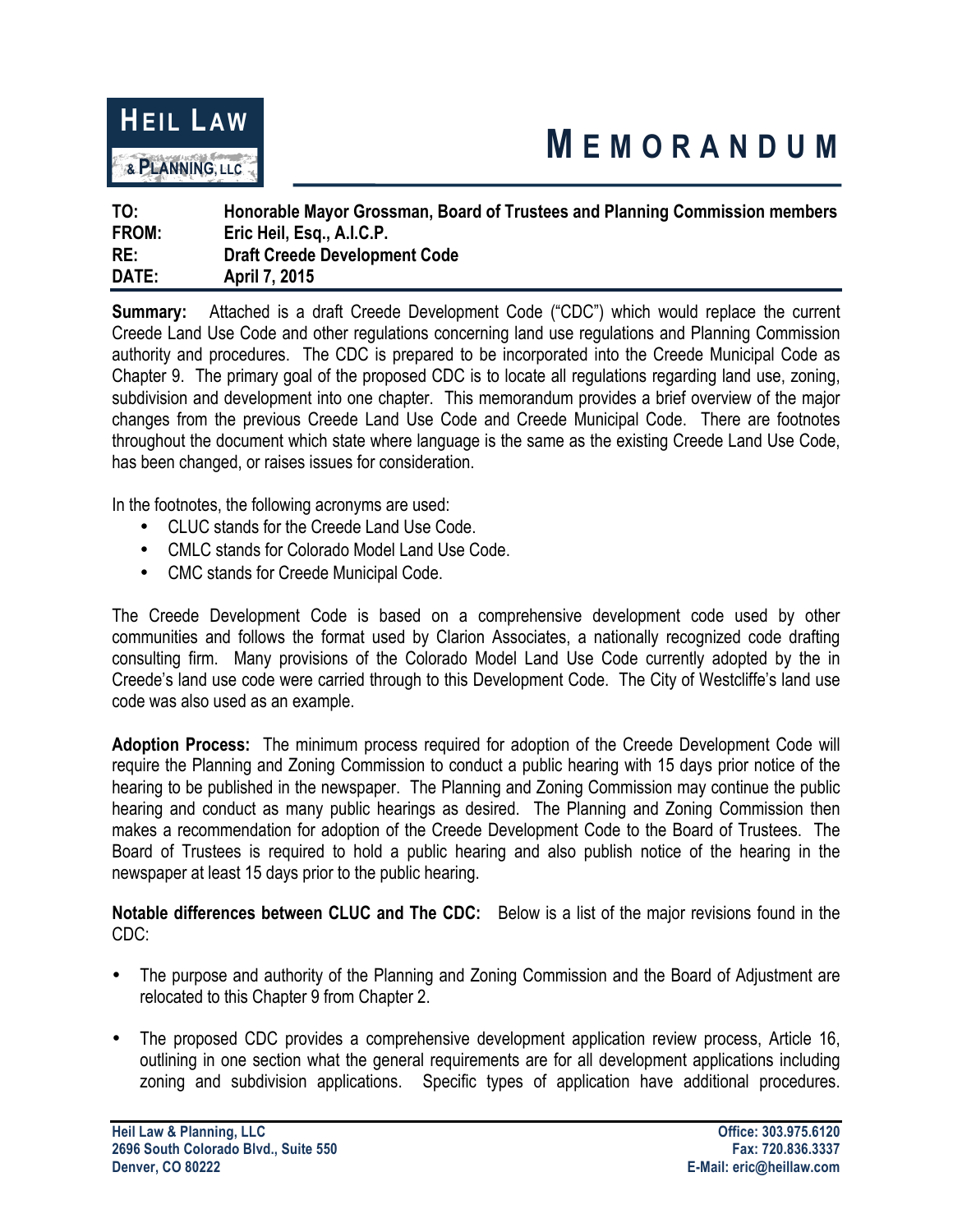Consistent and common procedures for processing development applications should vastly improve the usability of the CDC for the City as well as applicants.

- The current planned unit development regulations have also be relocated to this Chapter 9 in Section 9-16-060.
- In the CLUC the term "conditional use" is used for uses that require "special review". This term is not used and is replaced by the term "special review use". Both have identical meanings. This is found in Section 9-16-090.
- Article 36 regarding Annexation was completely revised in comparison to Article 9 Annexation in the CLUC. Major differences include the addition of a section regarding a three-mile plan, revisions to the fees section, and the addition of a section outlining a disconnection process.

# **Similarities to the CLUC:**

- Article 20 in the CDC retained the same zoning districts and uses within those districts as are in the CLUC Article with some language changes made for clarification. The revisions are noted in footnotes.
- Article 24 Development Standards uses the same language and sections as found in CLUC Article 6. There have been some modifications which have noted in the footnotes.
- Article 28 addresses regulations for RV Parks and the language is also the same as in Article 7 of the CLUC.
- Article 32 regulating floodplain areas contains the same language as that found in CLUC Article 8.

*Thanks, Eric*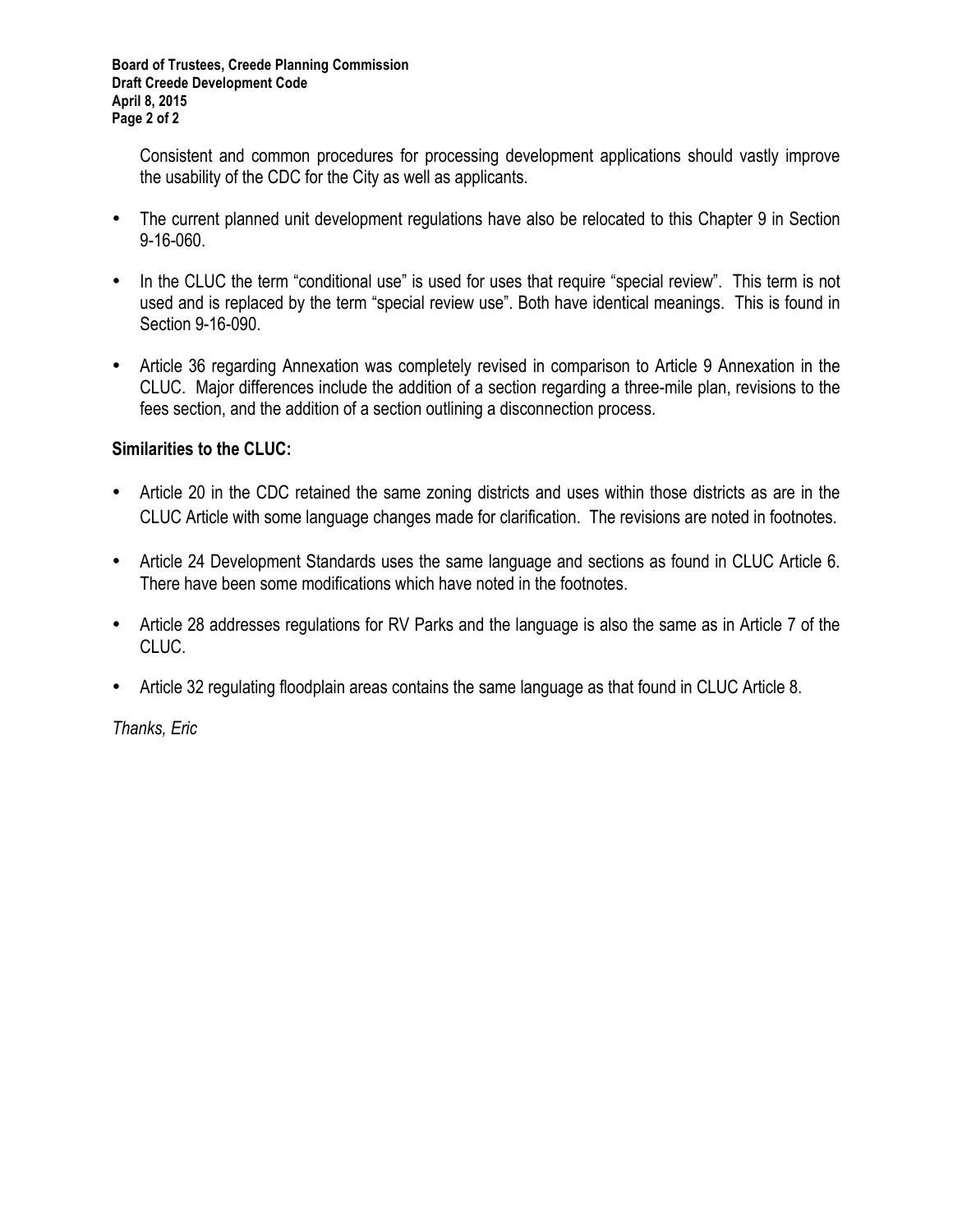# **ORDINANCE NO. 385**

## **AN ORDINANCE APPROVING THE ANNEXATION OF A PARCEL OF LAND TO THE CITY OF CREEDE, A COLORADO TOWN**

**WHEREAS**, the Board of Trustees for the City of Creede, a Colorado town ("City") is desirous of annexing a parcel of land as described in **Exhibit A** attached hereto and incorporated herein by the reference ("Annexation Property"); and

**WHEREAS,** Annexation Property is eligible for annexation under the provisions of the Colorado Annexation Act of 1965, Colorado Revised Statute Chapter 13, Article 12 and comply with the applicable requirements of C.R.S. § 31-12-104, § 31-12-105, § 31-12-106(3), and § 31-12-108.5; and

**WHEREAS**, Annexation Property is owned by the City and is not solely a public street or rightof-waytherefore no annexation election is required ; and

**WHEREAS,** annexation proceeding to annex the Annexation Property have not commenced to another municipality; and

**WHEREAS,** it is desirable that the said parcel be annexed to the City in order to encourage well-ordered development, and no additional terms or conditions are to be imposed on this annexation; and

**WHEREAS,** the annexation of the said parcel to the City is in the best interests of the public health, safety and general welfare of the people of the City of Creede.

#### **NOW, THEREFORE, BE IT RESOLVED BY THE BOARD OF TRUSTEES OF THE CITY OF CREEDE, A COLORADO TOWN, that:**

**Section 1**. **Annexation.** The Annexation Property as described in **Exhibit A** is hereby annexed into the City of Creede, a Colorado town.

**Section 2. Executing and Filing Documents.** The Mayor and City Clerk are hereby authorized to execute all necessary documents to complete the annexation of the Annexation Property. As required by statute, the City shall:

- a) File one copy of the annexation map with the original of this Ordinance in the office of the City Clerk for the City; and
- b) File for recording three certified copies of this Ordinance and of the map of the Annexation Property containing a legal description of such area with the Clerk and Recorder of Mineral County, Colorado.

**Section 3. Publication.** The City Clerk is hereby authorized and directed to publish this Ordinance by title only in the Mineral County Miner, a newspaper of general circulation within the City on the next available publication date.

**Section 4. Effective Date.** This Ordinance shall take effect thirty (30) days after final passage in accordance with the Colorado Revised Statutes.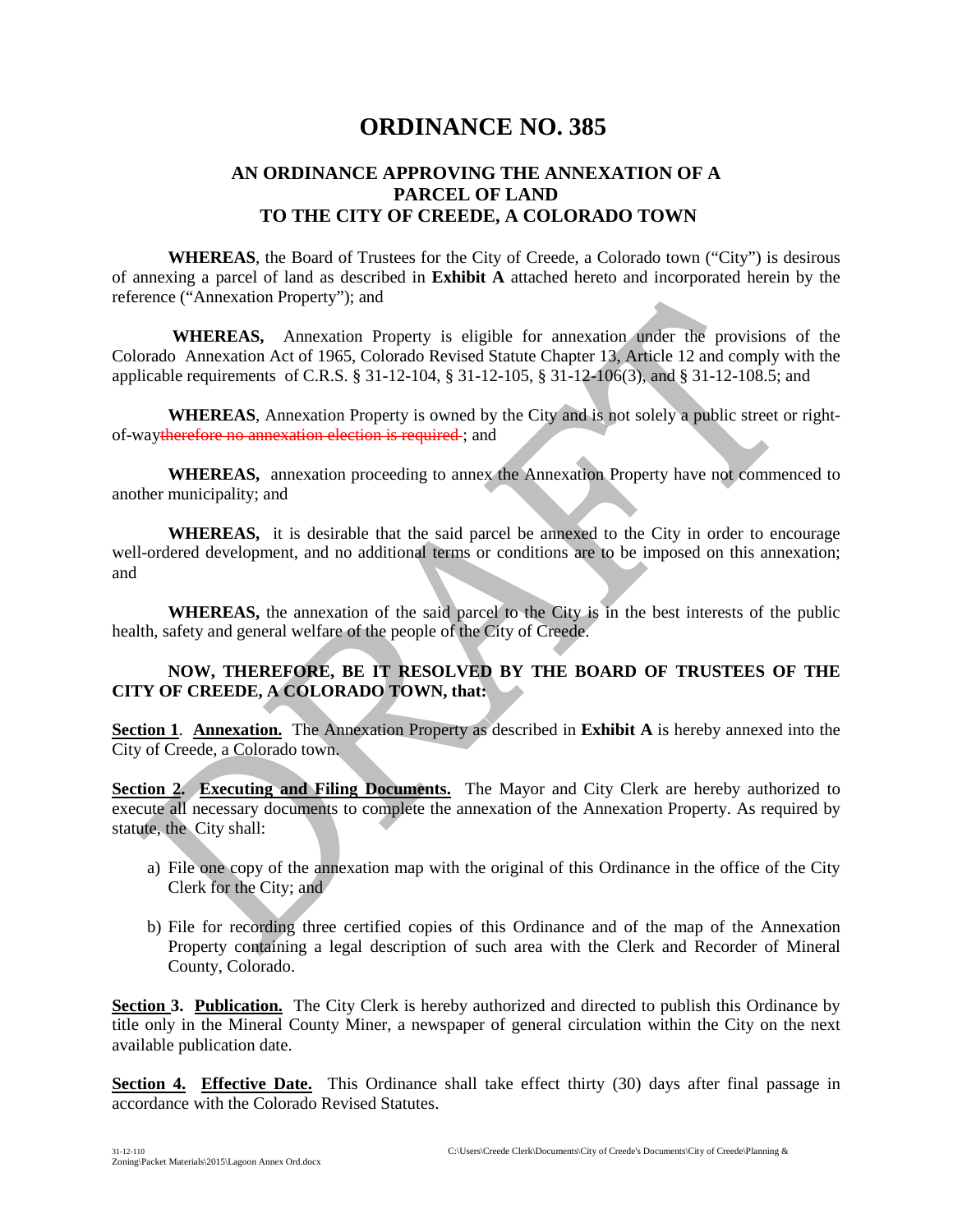**Section 5. Zoning.** The Annexed Property shall be zoned PUD (Planned Unit Development) [Ask Eric if we can slip this in here – or does it need a separate ordinance]

**INTRODUCED, APPROVED, AND PASSED ON THE FIRST AND FINAL READING ON MAY 5, 2015.**

| BY:                     |      | ATTEST:                   |      |
|-------------------------|------|---------------------------|------|
| Eric Grossman,<br>Mayor | Date | Randi Snead<br>City Clerk | Date |
|                         |      |                           |      |
|                         |      |                           |      |
|                         |      |                           |      |
|                         |      |                           |      |
|                         |      |                           |      |
|                         |      |                           |      |
|                         |      |                           |      |
|                         |      |                           |      |